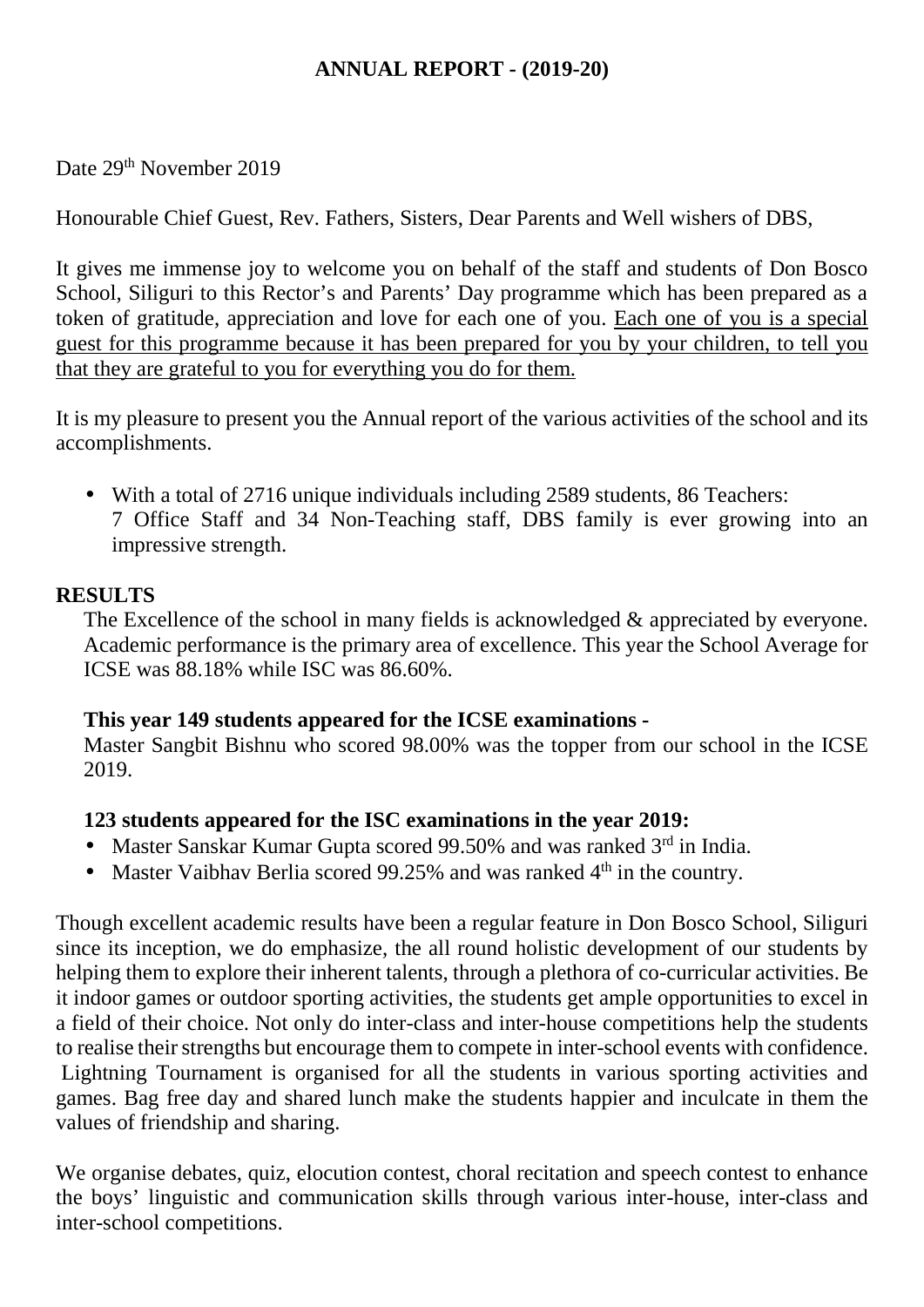Instead of sitting snug (K) and basking in the past glory, we have been trying out new activities. Our school initiated MUN into Siliguri circuit and since the first year itself, our boys have brought home laurels through inter-house and inter-school competitions.

It is not the awards and prizes that our boys win but the laurels they reap for their wonderfully disciplined behaviour as well as polite and courteous ways that fill our hearts with pride.

Though team work is our forte, individual boys are also encouraged to carve out a niche for themselves. Master Avirup Kundu was ranked among the Top 16, SaReGaMa Little Champs, Master Priyansh Goyal won the bronze medal at the international level karate championship held in Malaysia. We were also the proud winners of the Inter School Cricket as well as Basketball Tournaments this year.

### World record

The school made a world record in Bosco Fest 2019 by hosting 71 events on a single venue in a single day with 2300 participants from 17 schools.

This year, in the month of October, the school went on its  $1<sup>st</sup>$  international educational trip to NASA, USA, to give the students a first hand experience of the practical realities of the real world. It was, indeed, a great learning experience.

If preparing science models helps the science students to apply their knowledge in discovering or inventing something unique for humanity, the commerce students are trained in various aspects of business transactions and skills through Bosco Imprenditore.

It was the wish of Don Bosco that the students who leave Don Bosco schools should register their names, participate in activities and partake of the privileges & responsibilities of a Don Bosco education system following its motto: "KNOW, LOVE, HELP ONE ANOTHER & KEEP UNITED". The ever vibrant & enthusiastic Alumni of our school has been striving hard to live up to these expectations. The free medical camp conducted every Sunday in the primary section provides free medical check-ups to the local people. They also organise Blood Donation Camp from time to time under the supervision of able doctors.

Committed to its social responsibility, Don Bosco School, Siliguri works on various out reach programmes. It runs a free evening school for the under privileged sections of the society. 220 poor and needy children of the locality are provided free text books, exercise books and uniforms. The school also provides free education to 150 students from class KG to class 4 in its adopted school in a small tea garden village in Saraswatipur. 200 boys and girls from the above mentioned tea garden are given scholarships and 5 students are helped in pursuing higher education. To sponsor these programmes the school organises Bosco Fest and the Annual School Fete in the month of August and November respectively.

With the fund raised by the Annual School Fete 2018, Don Bosco School distributed tin roof sheets worth 11 lakhs to 100 poor families this year. We built a house worth 4 lakhs for a poor family with the income generated by the Bosco fest 2019. We helped 9 girls to complete their office management course this year. Miss Mala Paswan was given Rs. 50,000 towards her marriage expenses. In the field of social out reach programme, DBS is second to none.

Infrastructural changes are imperative to keep pace with the changing times and our everincreasing strength. I am glad to inform you that by God's grace and with your generosity, we hope to have the new building functional by the beginning of the new scholastic year for the benefit of our boys.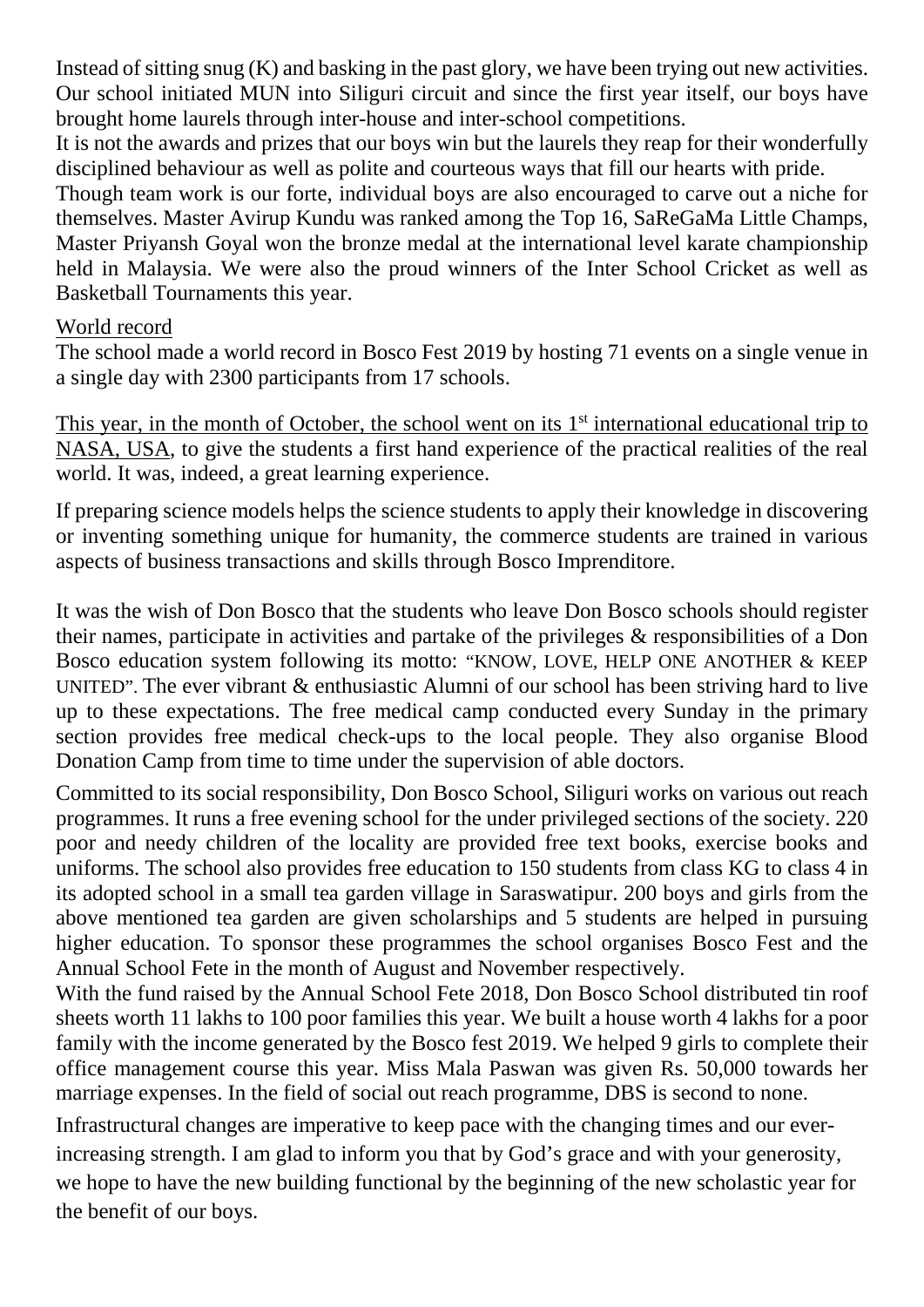It is a matter of great joy that two of our support staff Mr. Morris Reberio & Mr. Policarp Kerketta are celebrating their silver jubilee.

We also bid farewell to our beloved teacher and a support staff, Mr. Augustine and

Mr. Bel Kumar Mangar who are retiring after a dedicated service of 35 years & 40 years.

# **AWARDS AND RECOGNITIONS**

The academics, the discipline, the games, the sports, the music, the cheerfulness, the familiarity, the availability, the atmosphere of respect & support, in short, the Don Bosco way of life at DBS has contributed to our school being the most sought after school – the most happening school in the city. It was awarded the certificate of Honour this year in 3 categories by the Telegraph Foundation.

- Excellence in Academics (ICSE & ISC)
- A school that cares
- Social Service

DBS has been selected for Asia's Education Award 2019. We are ranked among the top schools of Asia by The International Brand Consulting Corporation, USA. The award ceremony will be held on 11th December 2019 in Bangkok, Thailand.

**The India's School Merit Awards 2019 ranked DBS as the NO 1 school in Siliguri, No 1 School in Bengal, and for the very first time No 1 school in India**. It is a moment of pride for all of us. It is indeed heartening for all of us associated with DBS for being ranked the no 1 school in the country in the Boys Day school category. We realise the responsibility that comes with every achievement. Hearty congratulations to you, dear parents, staff and students.

Owing to the benevolence of the Almighty God and the support of the Salesians, the teaching fraternity, the office staff, the support staff, parents and students everything flowed smoothly for us this year. We are, forever grateful.

In all humility, I bow before God for his immense blessings and graces.

I express my deepest gratitude & appreciation to the Salesians (Specially – Fr. Davis – Rector, Fr. Subir Mondol – Bursar). They collaborate with me at every step with vibrance and zest and help me with their brotherly guidance & support at all times. I am forever thankful.

The strong pillars of our school are the Teaching Staff, I am grateful to the team of dedicated teachers of the School who through their loyal, self sacrificing service have helped the school to attain the heights it enjoys today. They strive to develop caring & professional relationship with every student at the school so that the children can experience an enjoyable, challenging & educational curriculum in a safe environment.

The silent contribution of the Office Staff of our school is commendable and needs a special mention on such an occasion. Their selfless sacrifices help in the smooth running of the school. They have always been there, living up to their motto "Anytime, Anywhere".

The Non Teaching Staff members are the backbone of this school as they keep the vast premises spick and span and they can be counted on for the safety & well being of our children.